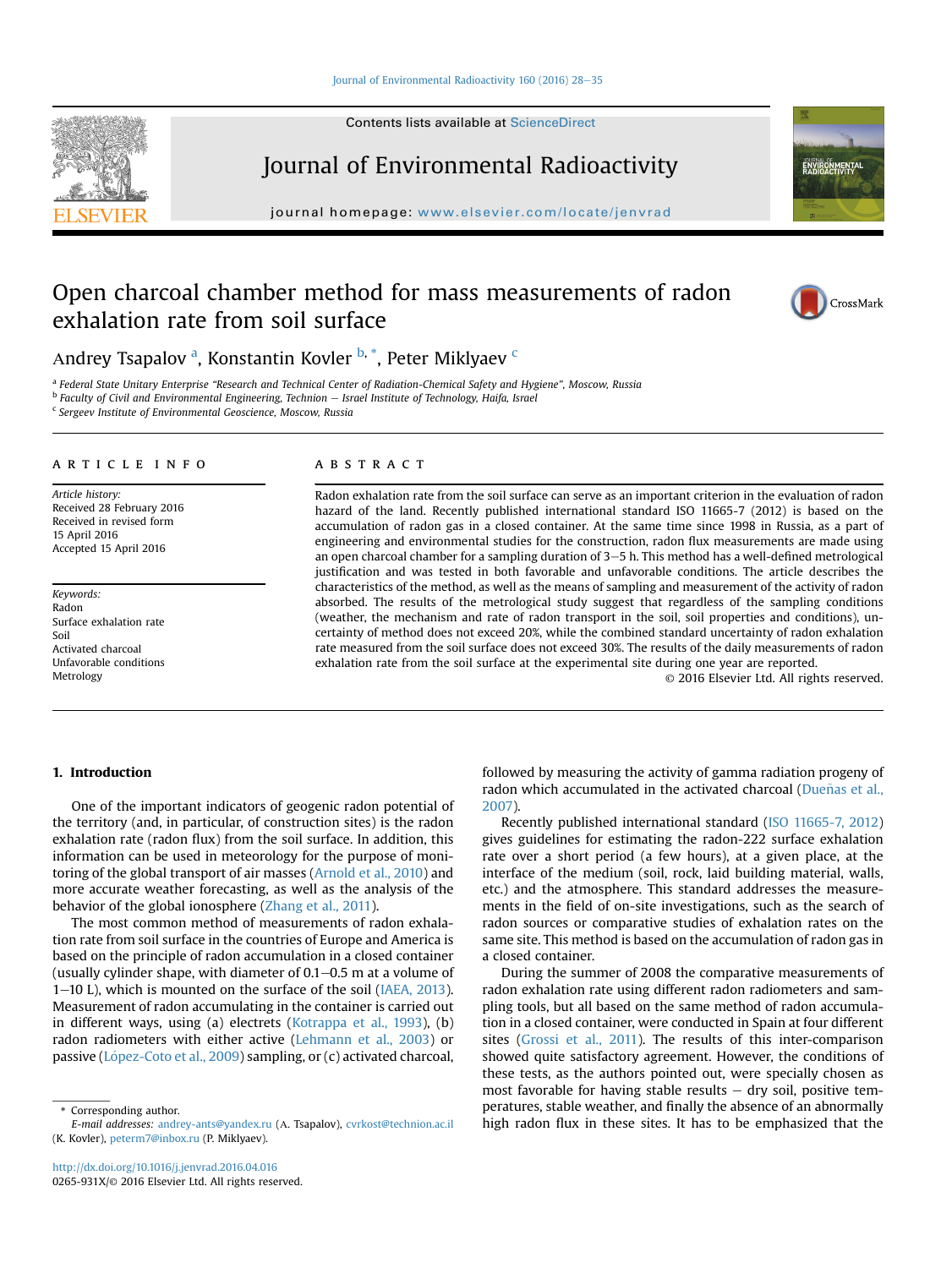analysis of method uncertainty must be performed over the entire range of possible conditions under which the method may be used in practice; this principle is especially important if the measurements are carried out in field conditions. For this reason, the ISO standard [11665-7 \(2012\)](#page--1-0) imposes restrictions on the duration of exposure of the container by  $1-3$  h. This limitation is introduced due to the fact that the longer is the exposure to radon, and the shorter is the container height, according to Fick's first law, the higher resistance to radon diffusion from the ground is created. This phenomenon is well known; it changes the conditions of free radon diffusion from the soil surface. These two influencing factors, time and geometry, can be even more important when the conditions on site are unfavorable, for example, when the radon migration in soil is dominated by convective transport and high soil humidity.

The ISO standard [\(ISO 11665-7, 2012](#page--1-0)) addresses additional factors causing a disturbance in the free surface exhalation rate, which can significantly influence the final estimations:

- a) The variations in conditions (pressure, temperature, humidity) inside and outside the accumulation container: To minimize these effects, accumulation is specified in the standard to take place over a period of time with little variation in the external and internal container conditions (heavy rain and showers shall be avoided). However, the accumulation container may be thermally insulated.
- b) Inadequate air tightness (leakages) and back diffusion induce radon loss. To minimize the effect of leakages, improving air tightness is recommended. To minimize the effect of back diffusion, the container should be purged with radon-free air before beginning the accumulation process, and the calculation of the exhalation rate should be based on the initial slope of the curve of accumulation.
- c) The significant activity concentration of thoron in the soil pores.

Finally, the ISO standard ([ISO 11665-7, 2012](#page--1-0)) provides the algorithms for estimating radon exhalation rate for different methods of measuring radon concentration in the container. However, as far as the implementation of these estimates is concerned, the standard procedure does not guarantee the reliability and accuracy of the measurements, because this standard does not define the calibration procedure of the measurements of radon surface exhalation rate.

To the best of our knowledge, the issues of metrological assurance of the measurements of radon exhalation rate from the soil surface under natural field conditions have not yet been discussed in the literature. It should be noted that some authors did conduct similar studies [\(Kotrappa et al., 2004; Alharbi and Akber, 2014](#page--1-0)), but the methodology and the results obtained in these studies are not universal and do not allow calibration of a variety of methods and tools for measuring radon surface exhalation rate, and assessment of the results uncertainty considering unfavorable measurement conditions. For example, in the study by [Kotrappa et al. \(2004\)](#page--1-0) the accuracy of radon surface exhalation rate measured only from the solid surface of building materials in the laboratory conditions is discussed; while the work by [Alharbi and Akber \(2014\)](#page--1-0) focuses mainly on the effectiveness of the sorption layer of charcoal in the closed accumulation container depending on the thickness of this layer and also on the duration of sampling  $-$  again under favorable laboratory conditions only. Therefore, it seems to be highly relevant to discuss not only the principles, but also the details of metrological support of radon exhalation rate measurements from the soil surface, which must be universal for all different known measurement methods and sampling tools, as well as to provide the ability to test this characteristic under in both favorable and unfavorable measurement conditions (sampling).

At the same time, in the mid-1990s, a method for measuring radon exhalation rate from the soil surface using an open chamber with activated charcoal was developed in Russia [\(Zabolotsky,](#page--1-0) [2005\)](#page--1-0). Thanks to the open design of the chamber and use of activated charcoal, this method causes very little disturbance in the free radon exhalation rate of the soil surface, in comparison with the closed container method. In order to uncertainty assessment of radon surface exhalation rate (or calibration), special metrological equipment was developed and the open charcoal chamber method was tested in different conditions of sampling, including under unfavorable conditions. The method of measurement of radon exhalation rate from the soil surface using the open charcoal chamber became the most popular method in Russia since 1998; it is widely used nowadays as a part of engineering and environmental studies to evaluate the potential radon risk of building sites in this country.

#### 2. Methods

#### 2.1. Principle and description of the open charcoal chamber method

The principle of the open charcoal chamber is in the absorption of radon atoms exhaling from the limited soil surface by the activated charcoal layer, located in the accumulation open chamber, the scheme of which is shown in Fig. 1.

Before mounting the accumulation chamber on the soil to be tested (Fig. 1), the charcoal is removed out of the working sorption column [\(Fig. 2](#page--1-0)) into the accumulation chamber and forms the working layer; while the protective casing sorption column filled with the same charcoal is inserted into the neck of the chamber forming a protective layer (two sorption columns are used to prepare one accumulation chamber). The protective layer prevents radon absorption by the working layer from the near-surface air and helps equalizing air pressure inside and outside the chamber. The protective cover serves to protect activated charcoal from water precipitation and has a small side hole to provide natural gas exchange between the atmosphere and the soil. This design and composition of the chamber allows to overcome numerous technical problems arising at radon accumulation:

- a) the air pressure differences inside and outside the chamber are eliminated;
- b) the convection of atmospheric air and soil gas is natural;



Fig. 1. The scheme of the accumulation open chamber with activated charcoal:  $1$ accumulation chamber;  $2 -$  activated charcoal layer (work layer) laid on a perforated bed;  $3$  – protective sorption column filled with activated charcoal (protective layer); 4  $-$  protective cover with a hole;  $5 -$  soil surface.